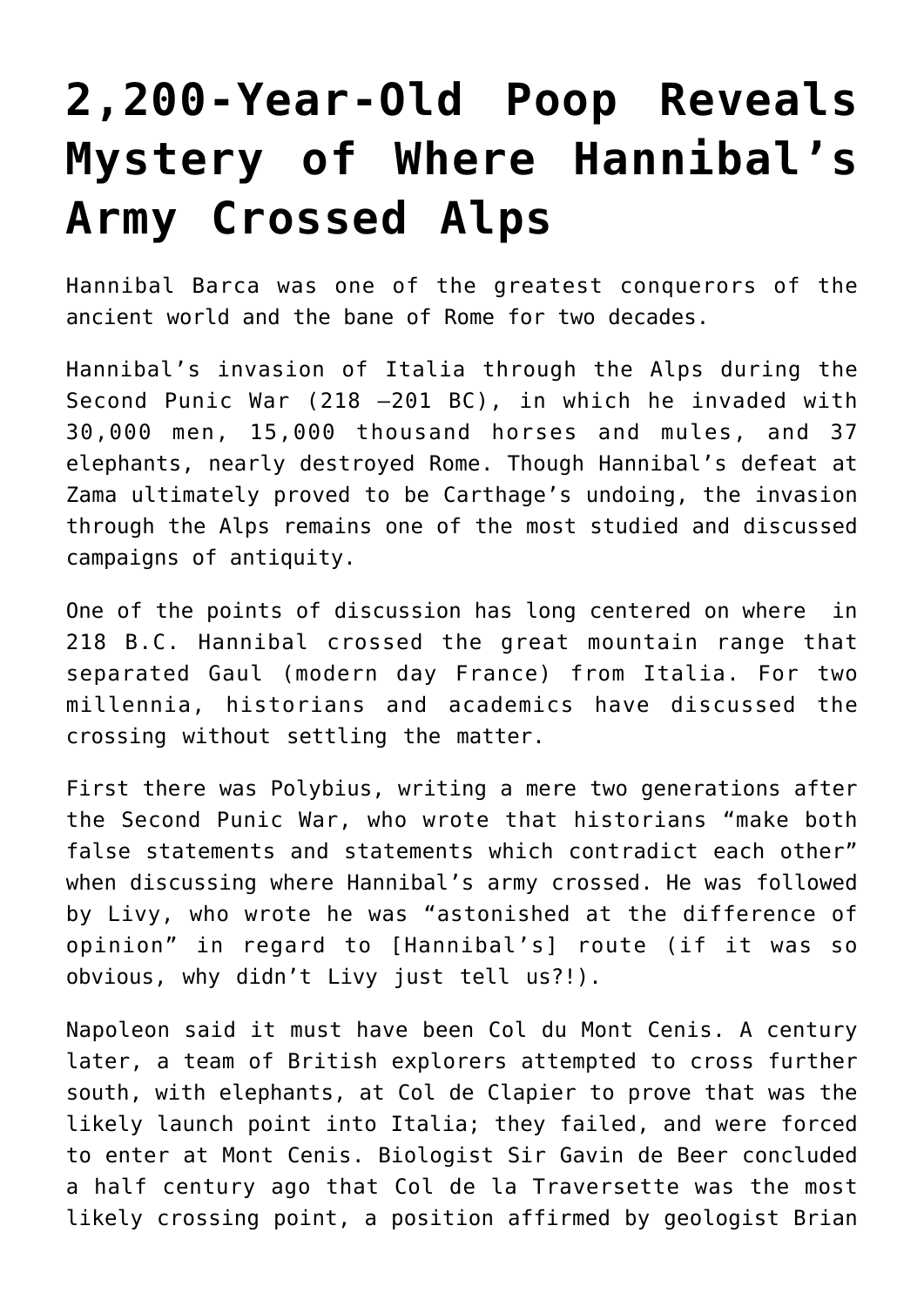Mahaney in 2009.

Perhaps the most surprising fact was that no serious archeological effort had been undertaken to answer the question. Until recently, that is.

Officials with Queen's University Belfast last week [announced](http://www.qub.ac.uk/home/ceao/News/) the results of an archeological study that concluded Hannibal and his army crossed at Col de Traversette pass:

*Until now, no solid archeological evidence has been forthcoming. However, this week – publishing on-line in the Journal Archaeometry – Queen's University's microbiologist Dr Chris Allen and his international team of colleagues, led by Professor Bill Mahaney (York University, Toronto), have finally provided solid evidence for the most likely transit route that took Hannibal's forces across the Alps via the Col de Traversette pass (~3000 m). This crossing point was first proposed over a half century ago by the biologist and polymath Sir Gavin de Beer, but has not previously been widely accepted by the academic community.* 

What did the researchers find that proved so conclusive? A "mass animal deposition" that occurred in—you guessed it—218 B.C.

Dr. Chris Allen of Queen's University Belfast had this to [say](http://www.qub.ac.uk/home/ceao/News/) about the "solid evidence":

*"The deposition lies within a churned-up mass from a 1-metre thick alluvial mire, produced by the constant movement of thousands of animals and humans. Over 70 per cent of the microbes in horse manure are from a group known as the Clostridia, that are very stable in soil – surviving for thousands of years. We found scientifically significant evidence of these same bugs in a genetic microbial signature precisely dating to the time of the Punic invasion."*